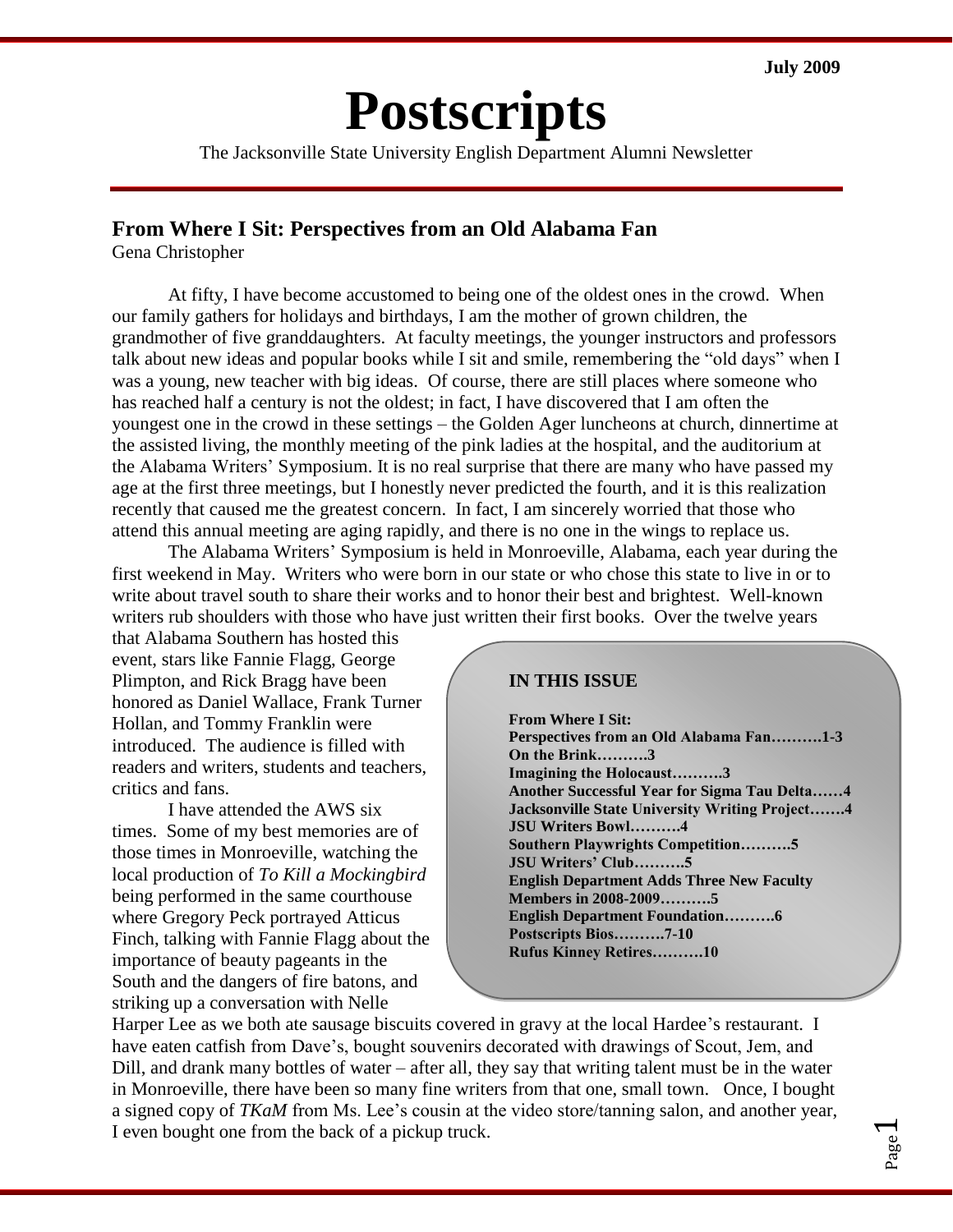My first visit to the symposium led to my developing a course in Alabama literature for the JSU English Department. Ours was the first undergraduate course in the state, and there were only a couple of graduate courses that focused upon our state's writers at that time. In Monroeville, I met teachers from UA, AU, and UAB, not to mention AUM and Montevallo. We traded ideas about our courses and argued about which works are a must for students of AL lit. Guest scholars shared their knowledge of the writers they had studied and met. I learned that Mark Twain had an Alabama connection and that Julia Tutwiler's ghost resides in the vicinity of Kathleen Tucker Windham. I listened as a friend and colleague read a paper on Sena Jeter Naslund, and all the while, Ms. Naslund sat in the audience and listened, too. The education I received from my travels south every few years is one I could never have gained from books, tests, and research reports.

This leads me to the point of my concern. As I sat in the audience of the Alabama Writers' Symposium this year, I saw many friends and acquaintances from my previous visits to Monroeville. A couple had retired from teaching but were still interested in the writers of our state. Most were as old as I, and many were older. I did not see a single young person who was not there to present a book he or she had written. When an author panel called for a scholar/moderator, the moderator was always senior faculty at one of the representative universities. The junior college president who had welcomed visitors to his campus for the last twelve years announced his retirement. The extremely flamboyant, rather large, bottle blonde mayor who loved large earrings and brightly-colored dresses had been replaced, and Judge Roy Biggs, whose financial backing helped to open the Center for the Study of Alabama Writers, had passed away. One may assume at this point that my concern is the demise of this conference, but that isn't it at all.

I am worried beyond relief that my generation will be the last to celebrate the outstanding writers of our state, and we have many. I know that reports say we are  $49<sup>th</sup>$  in most everything – everything good, that is. We are  $49<sup>th</sup>$  in health care,  $49<sup>th</sup>$  in the number of houses with Internet connections, and  $49<sup>th</sup>$  in education. But, honestly, I believe that we are probably number 1 in states with best-selling writers, in quality writers, in writers whose works appeal to an international audience, in writers who are just plain fun to read. Sure, Mississippi has its Eudora Welty; Georgia will always have Flannery O'Connor; and Washington state has Stephenie Meyer's Twilight series, but we have the writers of such popular works as *Forrest Gump, Fried Green Tomatoes at the Whistle Stop Café, Crazy in Alabama, All Over but the Shoutin', Big Fish*, *October Sky,* even *The Bad Seed*. There are too many to name, yet I know few young scholars or teachers who have any interest in or knowledge of this gold mine of literature.

I suppose I should not be too unhappy that university professors are not studying the writers of Alabama when completing their doctorates and writing their dissertations. I tried not to be offended when a colleague called Alabama lit "low culture" as opposed to the "high culture" of the literary works she found intriguing, and I laughed along when a colleague stated that the term "Alabama literature" is an oxymoron. I didn't tell him where I thought the real moron was standing. I just smiled and walked away, knowing that there were true scholars across our state and region who knew that Alabama literature is not only real, but it is alive and growing. And, that there is a growing audience across the world who see the quality of our state's writers. But, my trip to Monroeville a few weeks ago caused me great concern.

What if no one in the younger generation becomes interested in studying our state's literature? Several years ago, the Chicago Public Library decided to try something new. Every person in Chicago was asked to read the same book in the same month's time. This included everyone from the youngest child to the oldest adult. The project was a great success, so this attempt at widespread literacy caught on, and soon other cities across the United States were choosing the same work. What was the book the wise citizens of Illinois chose? It was *To Kill a Mockingbird*. Likewise, Rick Bragg told an audience in Jacksonville, Alabama, his hometown, that his book publisher sent him all over the Midwest but did not schedule him in many events in Alabama, not even in the town where he grew up and began his writing career. These are just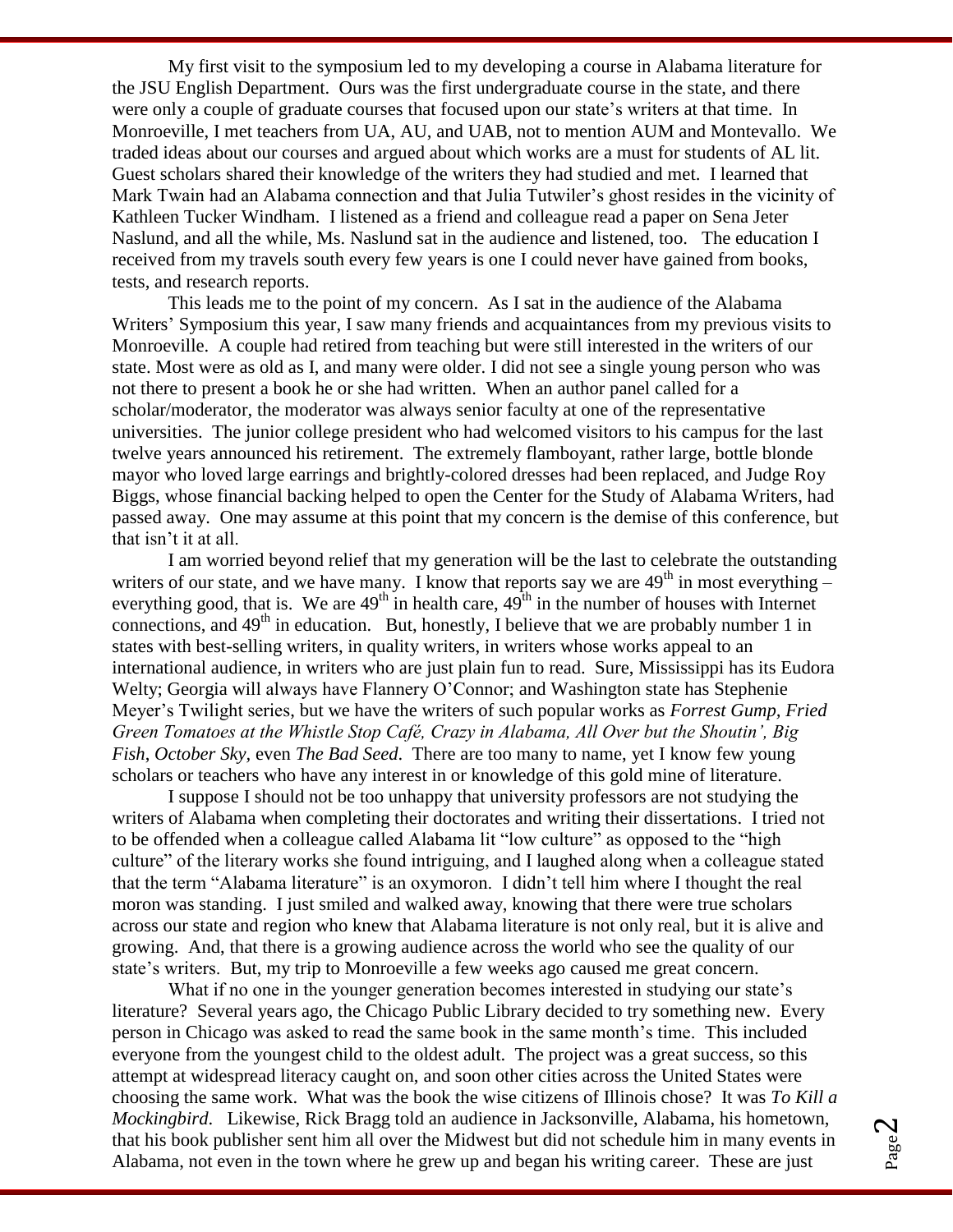two examples, but there are many more to establish the fact that we may ignore our greatest writers, but the rest of the world does not.

What about classroom teachers? What difference does it make if they know about or teach their students about writers from Alabama? Students are more interested in reading about people who are like them in some way or to whom they can relate than they are interested in reading about the past. Doesn't it make sense that a twelve-year-old boy in Alabama will enjoy a poem about bass fishing or basketball more than he will one about a Grecian urn? If our teachers studied Alabama literature or were interested in learning about the writers who are living and writing in our state, then that boy might get the opportunity to read Charles Ghigna's poetry instead of some dead British poet's. A high school girl who is concerned about her physical appearance (and what high school girl isn't?) might find comfort in the fact that Barbara Robinette Moss overcame her own fears. But, if the teacher has never read *Change Me Into Zeus's Daughter*, how will the student ever discover this moving Alabama memoir?

I know that every teacher of English or Language Arts cannot travel to Monroeville in the spring to attend the Alabama Writers' Symposium – I even understand why many do not want to. Travel is expensive, and South Alabama in the springtime is hot and humid. However, I cannot understand teachers who live and teach in our state, and who teach literature, but are not interested in teaching the literature of our state. And, I am most concerned that when this generation passes the torch to the next, it will be a torch whose flame burns less brightly because of the torch-holders' lack of knowledge of those writers who make our state shine.

\_\_\_\_\_\_\_\_\_\_\_\_\_\_\_\_\_\_\_\_\_\_\_\_\_\_\_\_\_\_\_\_\_\_\_\_\_\_\_\_\_\_\_\_\_\_\_\_\_\_\_\_\_\_\_\_\_\_\_\_\_\_\_\_\_\_\_\_\_\_\_\_\_\_\_\_\_\_

#### **On The Brink**

ON THE BRINK presented something different this year. Instead of its usual morning with eight authors, it offered two "homecomings" for writers with JSU affiliations. March 31 saw Randy Owen talk about his experiences as a new writer and featured his book *Born Country*. May 11 welcomed Rick Bragg on the occasion of the paperback release of his newest book *The Prince of Frogtown*. Both evenings were departures from OTB's previous format and were warmly received. English Department members working with ON THE BRINK are Christy Burns, Gena Christopher, and Steven Whitton.

> For information about the 2010 conference go to **http://www.jsu.edu/depart/english/allbrink.htm**.

\_\_\_\_\_\_\_\_\_\_\_\_\_\_\_\_\_\_\_\_\_\_\_\_\_\_\_\_\_\_\_\_\_\_\_\_\_\_\_\_\_\_\_\_\_\_\_\_\_\_\_\_\_\_\_\_\_\_\_\_\_\_\_\_\_\_\_\_\_\_\_\_\_\_\_\_\_\_\_\_\_\_\_\_\_

#### **Imagining the Holocaust**

Imagining the Holocaust is the English Department's ongoing commitment to Holocaust studies. Its major component is a writing competition for Alabama students. Submissions from public and private middle and high schools from around the state were evaluated by panels of judges. Winners are chosen in poetry and fiction and were awarded the following prizes in the form of US Savings Bonds: First prize: \$100 bond; Second prize: \$75 bond; Third prize: \$50 bond. Coordinator of the middle school competition was Margaret Copeland, who also announced the winners at the JSU Holocaust Remembrance April 13. Coordinator of the high school competition was John Hickman. Steven Whitton chaired the project.

See also **http://www.jsu.edu/depart/English/holocaust/holocaust.html** for more information.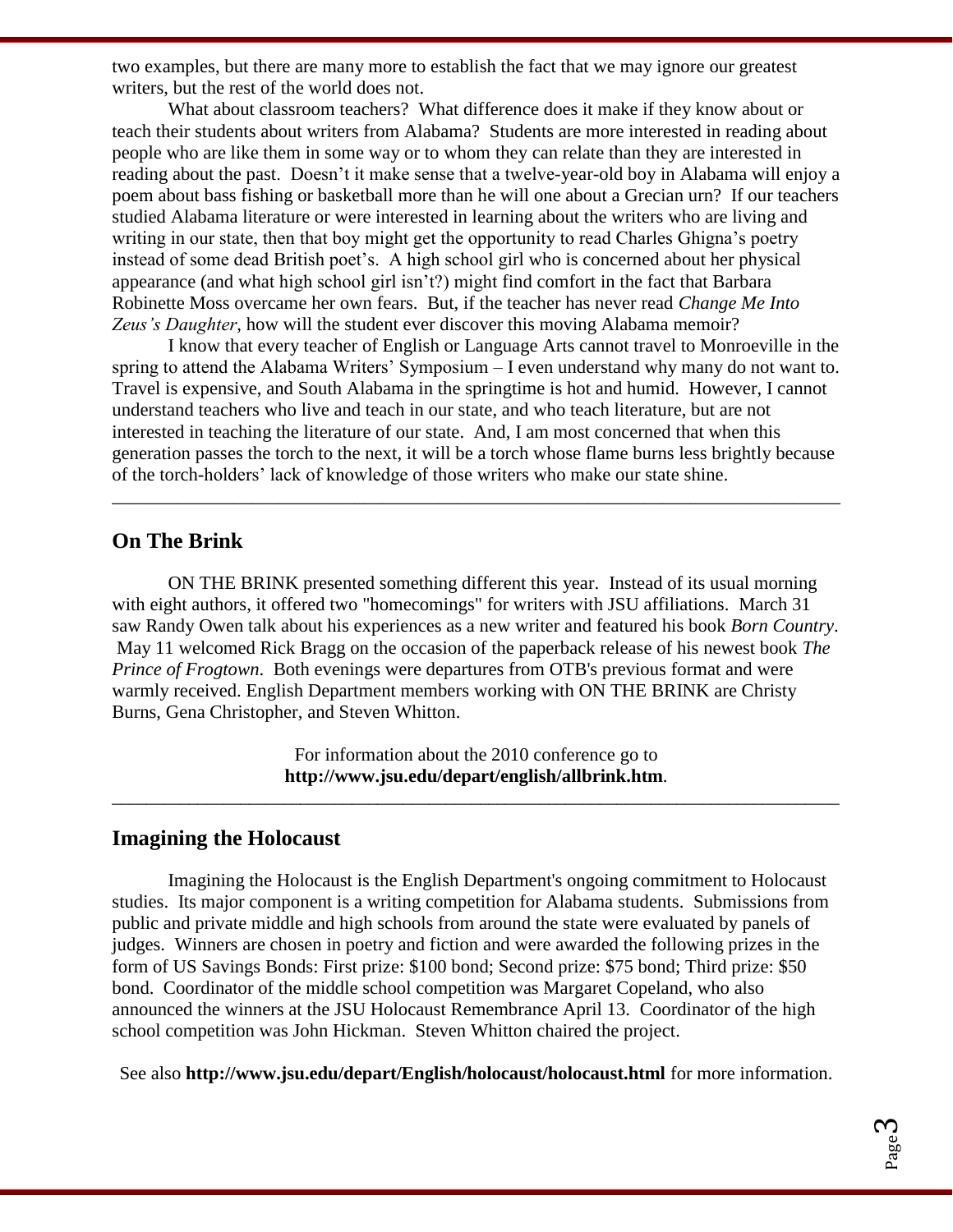#### **Another Successful Year for Sigma Tau Delta**

This past fall, Sigma Tau Delta had its annual Scary Story read-around in October and its induction ceremony for new members in November. The group also sponsored two Get-Acquainted-with-Sigma-Tau-Delta sessions in Stone Center to recruit new members. In February, the group hosted its annual Worst Love Poem contest. In March, the annual Faculty Scholar Lecture featured Dr. Steven Whitton of the English Department, who did a presentation on the war novels of William Bradford Huie. The group sponsored a "Nuttiest Professor on Campus" contest to raise money for Dolly Parton's Imagination Library, a book project for children from birth to five years old, spearheaded by United Way of East Central Alabama. The group presented a check for \$75 to the library. Winner of the event was Gloria Horton of the Department of English.

\_\_\_\_\_\_\_\_\_\_\_\_\_\_\_\_\_\_\_\_\_\_\_\_\_\_\_\_\_\_\_\_\_\_\_\_\_\_\_\_\_\_\_\_\_\_\_\_\_\_\_\_\_\_\_\_\_\_\_\_\_\_\_\_\_\_\_\_\_\_\_\_\_\_\_\_\_\_\_\_\_\_\_\_\_

#### **Jacksonville State University Writing Project**

The Jacksonville State University Writing Project site had another successful year, beginning with the summer institute in July 2008, at which twelve teacher fellows read, wrote, presented, and learned together as much as they could about being successful teachers of writing. The participants for the institute were as follows: Don Bennett, Jacksonville State University; Sabrina Brandon, Faith Christian School; Deborah Fancher, Oxford Elementary School; Mark Fuller, Oxford High School; Autumn Martin, Centre Middle School; Joy McCartney, The Bridge, Attalla City Schools; Pam Miller, Centre Middle School; Nona Rogers, The Bridge, Attalla City Schools; Kyle Shelton, Duran Jr. High School; Theresa Thomas, Munford High School; Patti Wilkinson, Faith Christian School; and Katie McCombs Wood, Duran Jr. High School.

In addition to the summer institute, the site held a number of other events, beginning with the Writing in the Twenty-First Century Conference in July, cosponsored with the JSU Regional In-Service Center, at McClellan. More than fifty area teachers attended the event, keynoted by Kelly Gallagher, author of *Teaching Adolescent Writers*, with concurrent sessions provided by JSU Writing Project fellows. Another successful event was the second annual Technology Conference, sponsored by the site in October. Thirty area teachers spent the day learning about the latest classroom technologies.

The past year has been busy for our site in other ways. It site hosted an Advisory Board Retreat in January at Shocco Springs; twenty of our board members attended. The *JSU Writing Project Newsletter* was published in the spring. The eighth annual Language Arts Olympiad was held in April. Our writing group, Scribblers, continues to meet monthly, and a number of the group's members have had works published this past year.

Plans are underway for the 2009 Summer Institute and for a mini-institute for new teachers to be held during the summer. Director of the JSU Writing Project is Gloria Horton; codirectors are Lisa Williams, Melissa Shields, and Lisa Light; technology liaison is Rodney Bailey.

\_\_\_\_\_\_\_\_\_\_\_\_\_\_\_\_\_\_\_\_\_\_\_\_\_\_\_\_\_\_\_\_\_\_\_\_\_\_\_\_\_\_\_\_\_\_\_\_\_\_\_\_\_\_\_\_\_\_\_\_\_\_\_\_\_\_\_\_\_\_\_\_\_\_\_\_\_\_

#### **JSU Writers Bowl**

On October 29, 2008, the English Department sponsored the Thirteenth Annual JSU Writers Bowl. Fifty-two teams from high schools throughout northern Alabama traveled to the JSU campus to compete. The team competitions required students to write a letter of support for their choice of a classic monster on their high school faculty who deserves to be retained despite the current financial crisis. The teams were also required to write a poem following the pattern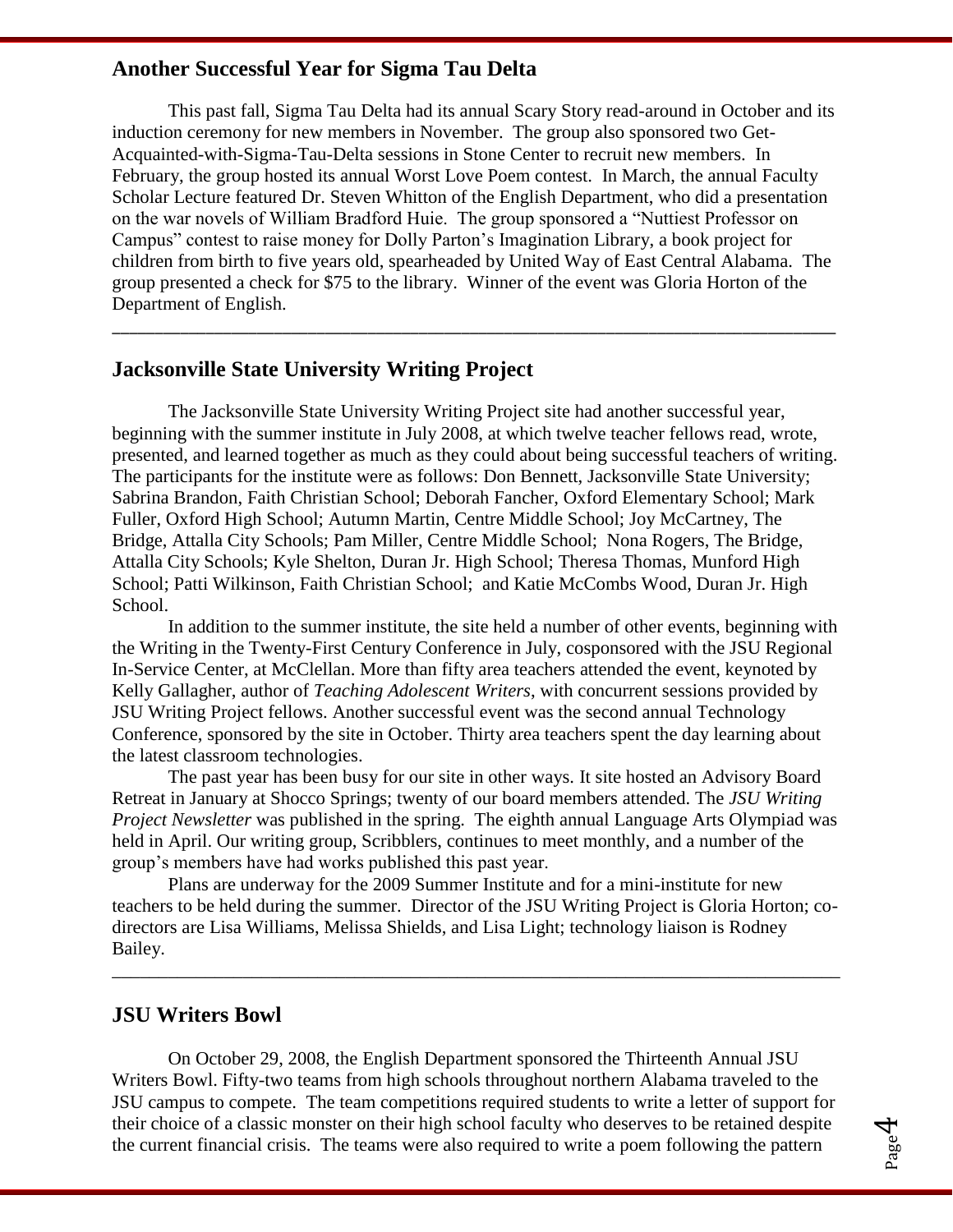of William Wordsworth's "I Wandered Lonely as a Cloud." For the individual essay competition, students were asked either to discuss how high school students should be involved in the presidential election or to speculate what their generation will be contributing to American culture. JSU's Steven Whitton was the chair of the Writers Bowl Committee, assisted by Gena Christopher and Randy Davis. Submissions were judged by the following JSU faculty: Rodney Bailey, Don Bennett, Christy Burns, Larry Gray, Gloria Horton, Bill Hug, Raina Kostova, Joy Maloney, Elizabeth Nelson, Susan Sellers, and Misty Sandlin.

\_\_\_\_\_\_\_\_\_\_\_\_\_\_\_\_\_\_\_\_\_\_\_\_\_\_\_\_\_\_\_\_\_\_\_\_\_\_\_\_\_\_\_\_\_\_\_\_\_\_\_\_\_\_\_\_\_\_\_\_\_\_\_\_\_\_\_\_\_\_\_\_\_\_\_\_\_\_\_\_\_\_\_\_\_

#### **Southern Playwrights Competition**

The Southern Playwrights Competition had another very successful year with more than fifty entries (and wonderfully cooperative readers). The 2009 winner of the Southern Playwrights Competition is Barry Bradford's *Conquistadors*. The 2008 winner, *Death by Darkness* by Elizabeth Orndorff, was presented by the Jacksonville State University Drama Department, June 25-28, 2009.

The competition is overseen by Joy Maloney and Steven Whitton. For more information, see **http://www.jsu.edu/depart/english/southpla.htm**.

\_\_\_\_\_\_\_\_\_\_\_\_\_\_\_\_\_\_\_\_\_\_\_\_\_\_\_\_\_\_\_\_\_\_\_\_\_\_\_\_\_\_\_\_\_\_\_\_\_\_\_\_\_\_\_\_\_\_\_\_\_\_\_\_\_\_\_\_\_\_\_\_\_\_\_\_\_\_\_\_\_\_\_\_

#### **JSU Writersʹ Club**

The JSU Writersʹ Club had a busy and productive year. Members met weekly to share and discuss creative writing, held fundraisers, and actively sought to acquire new members. Additionally, many of the club's poets participated in a Villanelle challenge: each poet contributed an original work in that challenging poetic form to share and compare. Both the R.U.M. Poetry and Fiction contests were also a success. The Awards' Ceremony for the Poetry contest was particularly grand, including a reading by award-winning poet, Kathleen Thompson. *Something Else*, the Writers' Club literary magazine, will be available for purchase in September.

**\_\_\_\_\_\_\_\_\_\_\_\_\_\_\_\_\_\_\_\_\_\_\_\_\_\_\_\_\_\_\_\_\_\_\_\_\_\_\_\_\_\_\_\_\_\_\_\_\_\_\_\_\_\_\_\_\_\_\_\_\_\_\_\_\_\_**

#### **English Department Adds Three New Faculty Members in 2008-2009**

**Douglas Franklin O'Keefe** joined the English Department in the Fall of 2008. Dr. O'Keefe completed his B.A. at Brown University, his M.A. at Columbia University, and his Ph.D. at Northwestern University. His dissertation is titled "Ballad Opera, Imitation, and the Formation of Genre." Dr. O'Keefe's interests include drama, playwriting, and cultural studies. Along with his duties as a classroom teacher, Dr. O'Keefe is sponsor of the JSU Writersʹ Club.

**Susan Shellhorse Ashley** also joined the English Department in the Fall. Ms. Ashley completed both her B.A. and her M. A. at JSU. Leaving behind a career in banking, she serves as an Instructor in the English Department; she has just completed the JSU National Writing Project Summer Institute, and she will serve on the University's Holocaust Committee in 2009.

**Mica Marker Mecham** joined the English Department in January of 2009. Her previous experiences include serving as a graduate student and adjunct instructor in JSU's Department of Learning Services and for the English Department. Ms. Mecham received both her B.A. and her M.A. from JSU, and she completed the JSU National Writing Project Summer Institute in 2007.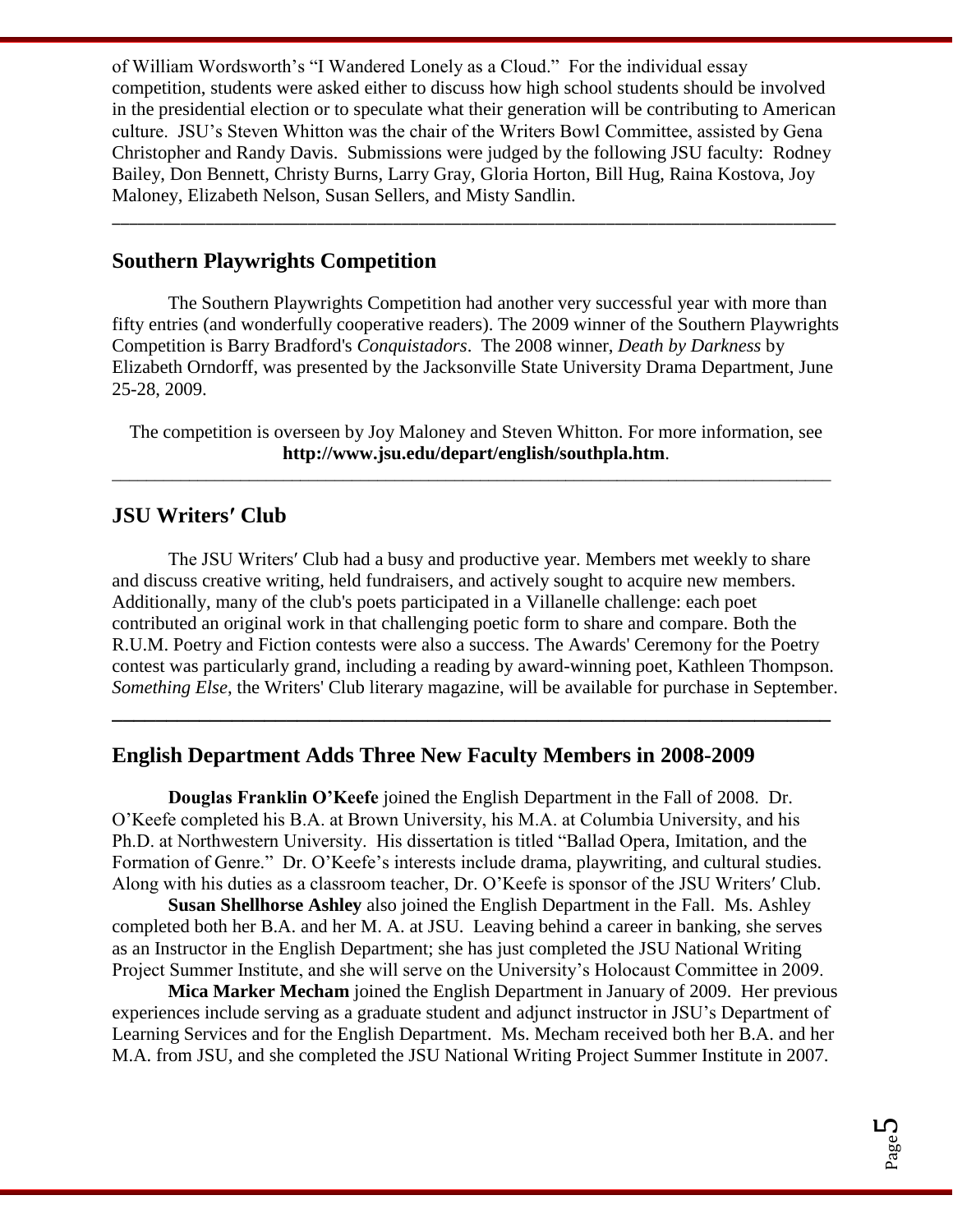## **English Department Foundation**

We appreciate the large number of alumni, friends, and department members who have generously donated to the English department over the last year. Your donations help support our many programs.

| Sonja J. Adams                 | Shannon M. Lazenby            |
|--------------------------------|-------------------------------|
| Peggy McCullough Brown         | Michael Boyd Marker           |
| Karen Faye Burnham             | Anna K. McIlwain              |
| Jean M. Cassity                | Shirley A. Mogil              |
| Gena Estes Christopher         | Daniel Stephen Penny          |
| <b>Ardith Williams Coates</b>  | <b>Bonnie Swinford Ponder</b> |
| Debra Smith Cochran            | Susan S. Sellers              |
| Barbara Burtram Ferrigno       | <b>Ann Nabors Sexton</b>      |
| <b>Susan Fuhrman Firestone</b> | <b>Charlotte Mock Sieber</b>  |
| Joanne E. Gates                | <b>Barry Eugene Simpson</b>   |
| <b>Shaun Davidson Gray</b>     | <b>Terri Morrison Straw</b>   |
| Barbara Orr Hall               | <b>France White Swope</b>     |
| John F. Hickman                | <b>Patsy Mayfield Thweatt</b> |
| William Michael Hightower      | <b>Christine Annette Tye</b>  |
| <b>Randall Cory Hopkins</b>    | <b>Charles L. Wooster</b>     |
| Sandra Faye Johnson            | Julia Wooster                 |
|                                |                               |

Dorothy Rains Kennedy

Tax-deductible donations to the English Department Foundation may be made through the JSU Foundation by directing mail to the JSU Foundation, 700 Pelham Road North, Jacksonville, AL 36265. Please indicate that the donation is for the English Department Foundation and, in case of memorial gifts, also signify the name of the honoree. Donations can also be made online by clicking on "Make a Gift" on the JSU Homepage [\(www.jsu.edu\)](http://www.jsu.edu/). Thank you.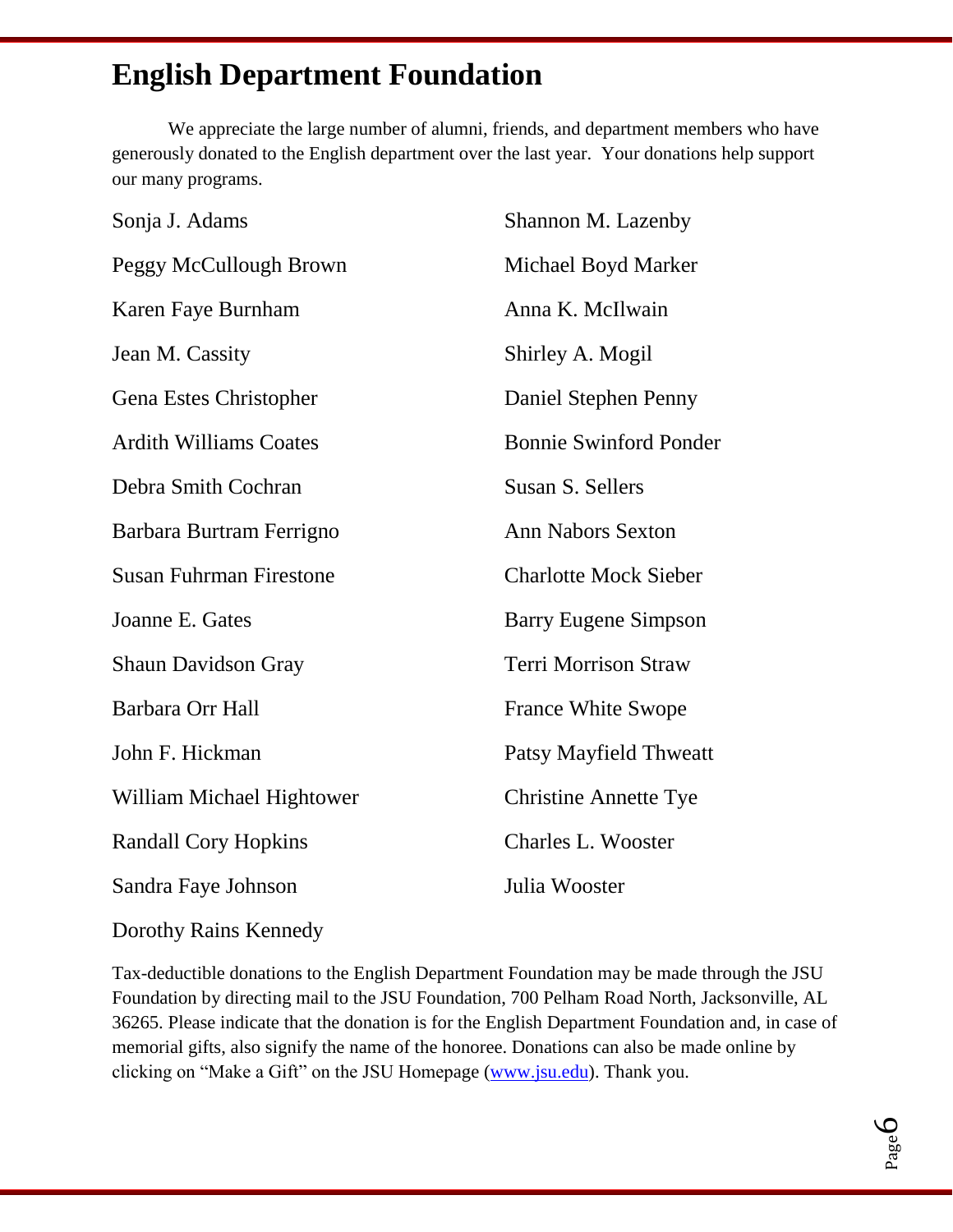### **Postscripts Bios**

**Susan Ashley** joined the English faculty this year. She participated as a judge for several writing and speaking competitions including Southern Playwrights, "Imagining the Holocaust," and the College of Arts and Sciences Student Symposium.

**Rodney Bailey** is the Technology Liaison for the JSU Writing Project. He also directs technology conferences for the writing project along with his teaching duties for the English Department.

**Don Bennett** has been an instructor in the JSU English department for seven years. Last year, he taught Freshman Composition, Oral Communication, American Literature, English Literature, Advanced Composition, and the Theory of Composition. He is currently serving as past president of the JSU chapter of Phi Kappa Phi, a national honor society for teachers, students, and alumni. He also returned to JSU's National Writing Project as an Advanced Fellow and serves on its Advisory Board. Away from school, Don and his wife Amy (singer, vocal instructor, blogger and mom extraordinaire) both like to perform with the Theatre of Gadsden and are active members of their church. They have two children: Timothy, age nine, and Paul, who just turned three. Don has discovered that being a dad to a toddler at an age when most men are called Pawpaw is a once-in-a-lifetime experience. If he survives, he'll never do it again!

**Christy Burns** served on the On the Brink Committee for emerging Southern writers and as co-sponsor for Sigma Tau Delta. In addition, she read entries for the Southern Playwrights competition and Writers Bowl.

**Gena Christopher** teaches technical writing, Alabama Literature, American Literature, The Bible as Literature, and oral communication. She serves on the JSU Writers Bowl Committee, the College of Arts and Sciences Student Research Symposium Committee, the On the Brink Committee, and the Writing Project Advisory Board. This year, Ms. Christopher was the chief writer for JSU's NCAA Self-Study reports, the director of the JSU-NCN Bridge Program, and the editor of *Postscripts*.

**Margaret R. Copeland** has served on the Assessment Subcommittee and the JSU Institutional Effectiveness Committee. She also served as Coordinator of the Middle School Division for the "Imagining the Holocaust" Writing Competition, 2009.

**Randall Davis** served as discussion leader for the Eighteenth Annual Literature and Medicine Retreat sponsored by the Alabama College of Physicians. Works discussed included Salman Rushdie's *The Satanic Verses*, Herb Gardner's *A Thousand Clowns*, poetry by Thomas Hardy, and James Joyce's *Dubliners*.

**Carmine Di Biase** published an article titled "Borrowed Identities and the Writer's Exile: Joyce, Svevo and their Younger Brothers," in Bele Antiche Stòrie: *Writing, Borders, and the Instability of Identity. Trieste, 1719-2007*. Edited by Charles Klopp. He also gave a two-hour lecture, "Hamlet: A Renaissance Traveler and Discoverer," for New Horizons at UAB on January 8 and an abbreviated version of the same lecture for JSU's Academe on February 21. Dr. Di Biase's book, *Travel and Translation on the Early Modern Period*, was favorably reviewed in *Sixteenth Century Journal*, by Jane Beal. And, he served on the editorial board of Aghios, an annual dedicated to the works of Italo Svevo.

**Robert Felgar** gave a talk on the enduring significance of *Native Son* at the University of West Georgia's Richard Wright Centennial Celebration last fall, joined with other Wright scholars throughout the world to lobby the US Post Office for a stamp honoring Wright (it was unveiled at the main Chicago Post Office April 9th), agreed to provide an article on Wright's optics in his post-exilic fiction for a collection of essays to be published by the University Press of Mississippi, and helped settle an ongoing debate on andrewtobias.com (archived April 7, 2009) over whether infinitives can be split or not (he argued that since English is a Germanic language and since the notion of not splitting infinitives comes from Latin, a language in which infinitives can't be split, the whole issue isn't an issue, except for possible aesthetic reasons).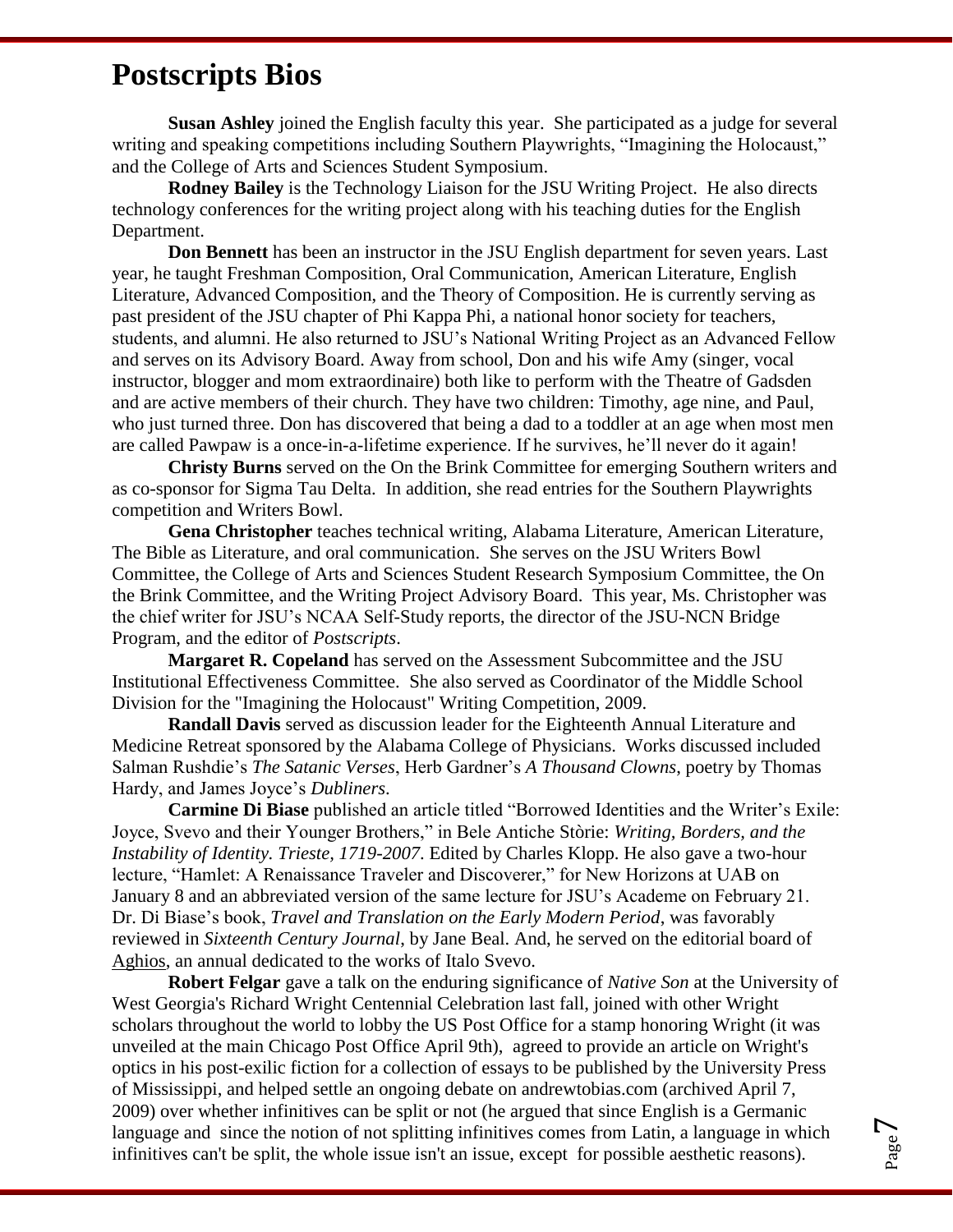**Jennifer Foster** will be beginning her fourteenth year with the English Department in the fall of 2009. Over the past year, she served on the English Department hiring committee and delivered presentations on incorporating technology into the classroom for both the JSU Writing Project and the Department of Distance Learning. She worked as an advisor for the 2008 Orientation team and will do so again during the summer of 2009.

**Joanne Gates** was elected to a new term to serve as chair of the board of the Friends of Houston Cole Library. In November, the Friends hosted Robert Morgan (author of *Gap Creek* and, most recently, *Boone*). In January, local author Gene Howard spoke on his biography of former Alabama governor John Patterson. Joanne attended the Writing Project Advisory Board retreat and has edited fiction for the on-line repository of the works of Elizabeth Robins.

Larry Gray delivered papers at four conferences during the past year. Two were given at international conferences of Henry James scholars—in July 2008 at Newport, Rhode Island, and in April 2009, in Paris. The other two papers, on C. S. Lewis and on *All the King's Men*, were delivered at Northwestern University in Evansville, Illinois, and at SAMLA's convention in Louisville, Kentucky. His article on James's "The Jolly Corner" and John Cheever's "Seaside Houses‖ appears in the May 2009 issue of *Notes on Contemporary Literature*. His next two conference papers will be delivered at Notre Dame in June 2009 and in London at the British Film Institute in September 2009.

**Pitt Harding** was awarded tenure and promotion to Associate Professor. He presented a paper on "Milton and Lactantius: The Texture of Milton's Memory" at the 9th International Milton Symposium at the University of London. He also completed a chapter on the philosophical contexts of Milton's work for a book to be published by Cambridge University Press.

**John Hickman** frequently teaches American literature survey classes and freshman composition classes. He is a member of the Holocaust Remembrance Committee and serves as the high school coordinator for the "Imagining the Holocaust" Writing Contest; his other responsibilities with the event involve writing press releases and publicizing the event.

**Gloria Horton** serves as the Liaison Officer to NCTE for the Association of College English Teachers of Alabama, representing that organization on the NCTE Board of Directors. She is the chair of the steering committee for Academe, Jacksonville State University's organization in support of faculty teaching, scholarship, and service. She served as Faculty Chair of the 2009 United Way Campaign and served on the United Way 2009 Campaign Cabinet. She served as ex-officio chair of the College of Arts and Sciences Faculty Council Merit Pay Committee, and she was the 2009 chair of the Jacksonville State University Research Committee. Ms. Horton provided an in-service presentation for Jacksonville State University Regional In-service Center, called "Using Persona Writing to Help Students Find Their Voices," as part of a Writing in the 21st Century Conference in July 2008. Her poem, "Nocturne," was published in Sampler, the anthology of the Alabama State Society of Poets. She also presented ―Using Persona Writing to Help Students Find Their Voices‖ at the annual conference of the Alabama College English Teachers Association, in February 2009. Additionally, Ms. Horton has served as editor of the *JSU Writing Project Newsletter*, editor of the *JSU Writing Project Anthology,* and editor of *The Academe Newsletter*. She serves as a reviewer for The New  $McGraw-Hill$  Handbook  $2<sup>nd</sup>$  edition, as editor for the publications of the office of the Vice President for Institutional Advancement, and has written an article on the teaching of reading to be published by the National Writing Project's National Reading Initiative. She is chairing the Literacy in the Twenty-First Century Conference to be held on July 15, 2009, and is a coordinator of the JSU Language Arts Olympiad. She is Director of the JSU Writing Project.

**Bill Hug** wrote two book reviews for the *Anniston Star*. Dr. Hug also has an essay on photojournalist Jacob Riis under consideration at *Ethnic Studies Review*.

**Katie Johnson** continued teaching English Composition, Oral Communication, and American Literature. In addition, she assisted other faculty by reading for the Southern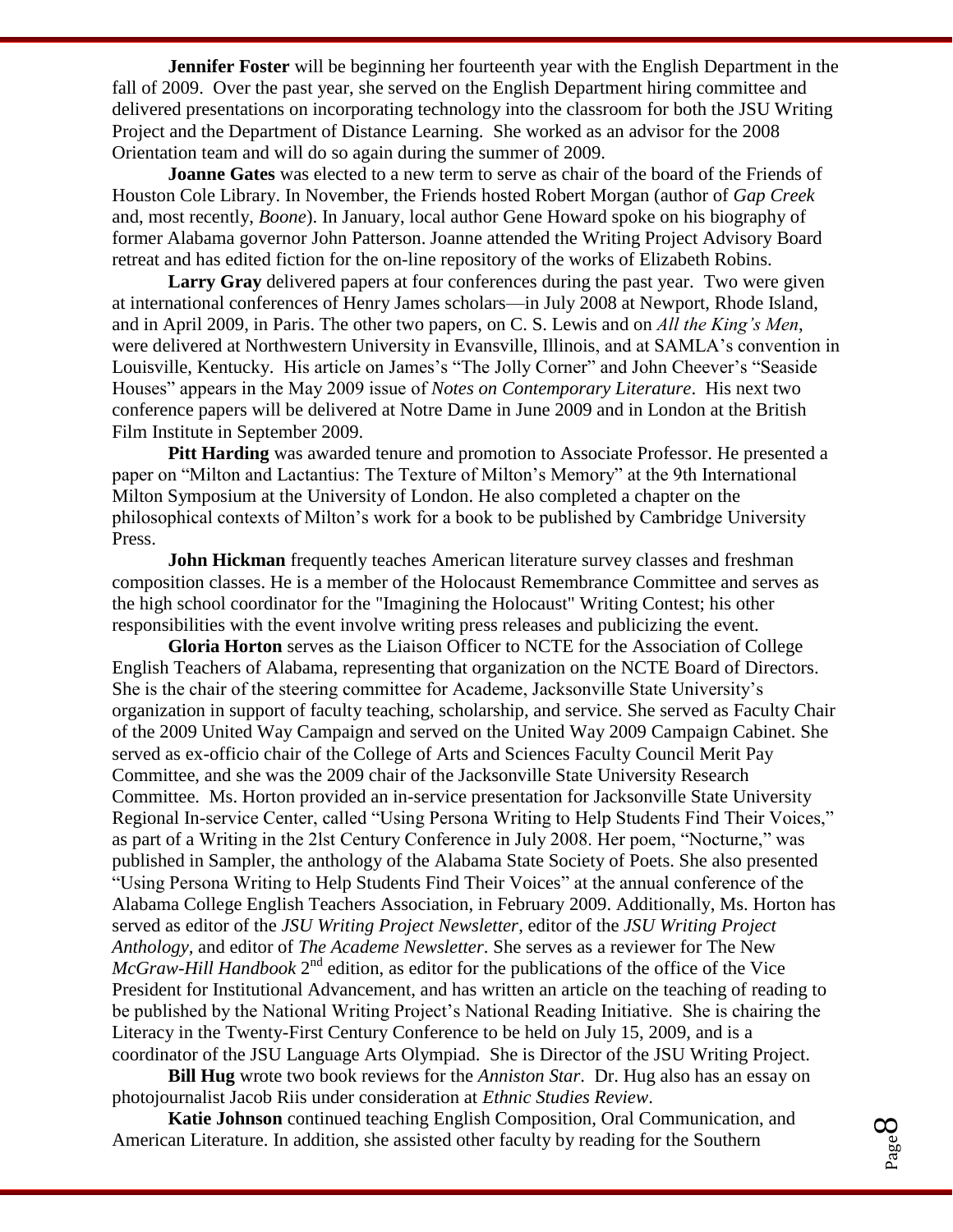Playwright Competition and the Imagining the Holocaust writing competition. She also served as a judge for the College of Arts and Sciences Student Symposium.

**John Jones** presented two conference papers, one on the variations in text-plate order in Blake's *Milton* for the North American Society for the Study of Romanticism and one on the way Blake's book production methods alters the nature of reading for the International Conference on Romanticism. Dr. Jones completed five short articles--two on Blake, one on Thomas Hobbes, one on industrialism, and one on slavery and the slave trade--for the *Facts on File Guide to Literary Romanticism*, which is due out this year. Also, Palgrave Macmillan has agreed to publish Dr. Jones's book on Blake, language, power, and self-annihilation.

**Raina Kostova** published the following: "Posthumous Writing: Mandesltam's Poetics" with Tony Brinkley. *Modernism/Modernity*. "Dialogic Imaginings: Stalin's Re-reading in the 1930s of the Brothers Karamazov" with Tony Brinkley. *The Dostoevsky Journal* and, Mandelstam, Osip. "Star" and "But Conscience Chooses..." by Tony Brinkley and Raina Kostova. *Beloit Poetry Journal*. She also presented at two conferences, one regional and one national. Dr. Kostova is preparing to present at an international conference at Brunel University in the UK in June 2009. She is also currently receiving conference paper abstracts for a panel which she is chairing at a regional conference in November of 2009.

**David Myer** serves on the Editorial Board for the *Journal of the Alabama Academy of Science*. He served as a reader/judge for the Imagining the Holocaust student writing competition. Last summer, he was an instructor for the JSU Bridge Program at the English Language Institute and served as a 2008-2009 Gamecock Orientation Advisor. He has been accepted as a 2009 teacher-fellow for the JSU Writing Project Summer Institute.

**Joy Maloney** served on the Writing Project Advisory Board and acted as judge for the Language Arts Olympiad, the Robert U. Moersch Short Fiction Competition, the Imagining the Holocaust Writing Competition, and the Robert U. Moersch Poetry Competition.

**Elizabeth Nelson** served on the English Department's Competency and Review Committees. She teaches both regular and online classes for the department.

**Andrea Porter** presented her paper titled "(De)signing the Contemporary Female Soldier" at the 40th Annual College English Association Conference, held in Pittsburgh, PA, in March. Four of the graduate students from Dr. Porter's Fall 2008 Introduction to Graduate Studies in English class attended the conference with her and presented a panel of papers on Sylvia Plath, written during the class. Dr. Porter also developed a course on Literature of the Vietnam War for May Term 2009.

**Deborah Prickett** is the English Department's Technology Liaison. She also chairs the EH 101-102 Committee.

**Teresa Reed** attended the biennial meeting of the New Chaucer Society, in Swansea, Wales, July 18–22, 2008, where she presented a paper called "In Thrall to History: A Reading of *Troilus and Criseyde.*" She then traveled in Wales and Scotland for 10 days. At this year's meeting of the Southeastern Medieval Association, October 2-4, 2008, in St. Louis, Missouri, Dr. Reed presented a paper called "I Haz Paypurs on Langwage fer U, Srsly: Internet & Other Electronic Languages as a Topic for History of the English Language." May 7-10, 2009, was the 44th annual International Medieval Studies Congress in Kalamazoo, Michigan, where she presented a paper called "Faithful Observation: Alisoun of Bath, Representation, and the Gender of Christianity." Dr. Reed has also been involved with advising English majors and minors. In 2008-09, the English department had over 100 English majors registered.

**Valerie Rimpsey** continues to sit on the advisory committee for Student-Life Multicultural Programming. She also serves as secretary for the African-American Faculty Organization for Responsive Education (AFORE), and she is the faculty advisor for the Iota Phi Theta Fraternity, Common Sense Media, and Exposure.

**Misty Sandlin** taught a variety of composition, literature, and oral communication courses. She also served as an English Education Liaison and judged several writing contests.